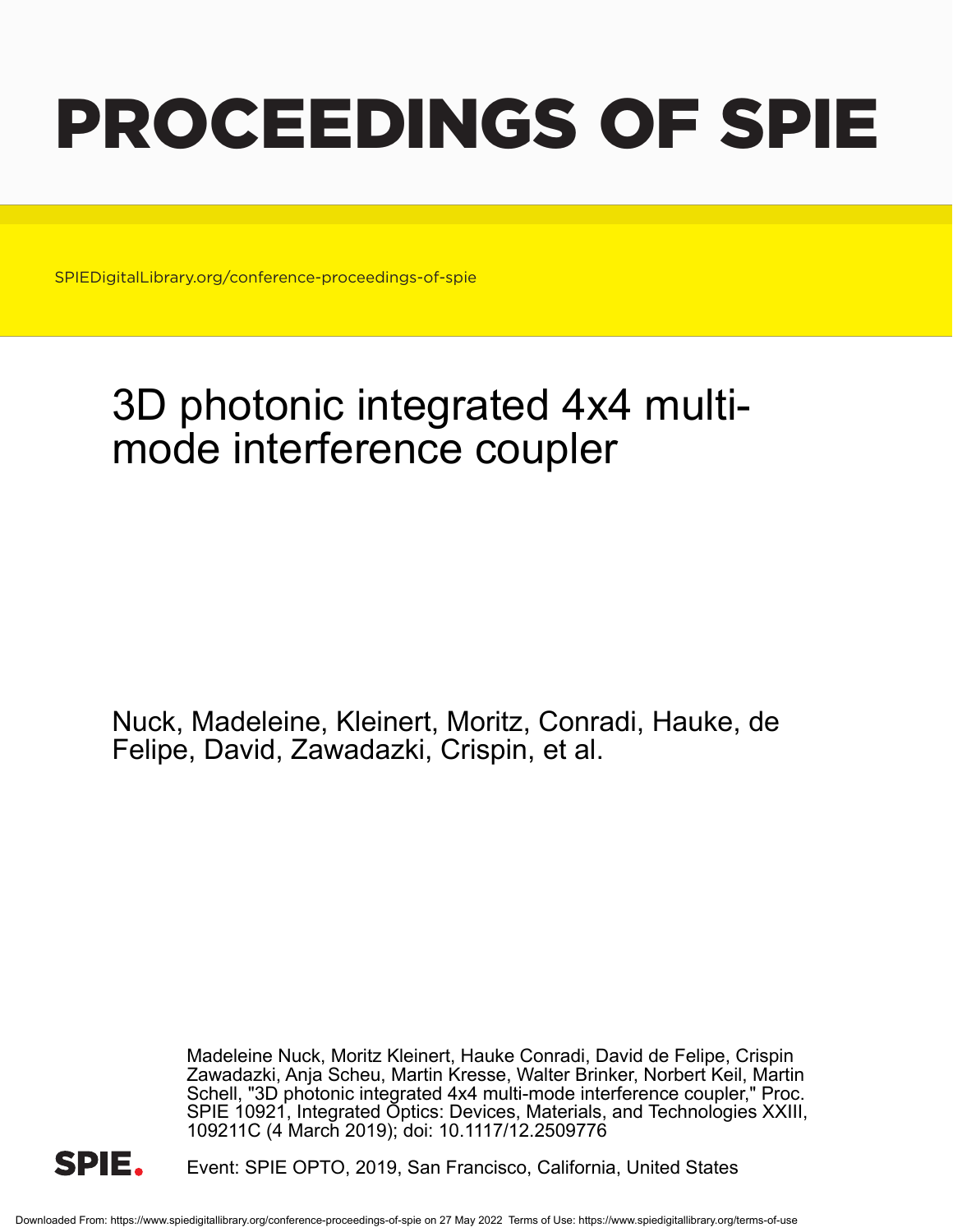### **3D Photonic Integrated 4x4 Multi-Mode Interference Coupler**

Madeleine Nuck<sup>\*a</sup>, Moritz Kleinert<sup>a</sup>, Hauke Conradi<sup>a</sup>, David de Felipe<sup>a</sup>, Crispin Zawadzki<sup>a</sup>, Anja Scheu<sup>a</sup>, Martin Kresse<sup>a</sup> Walter Brinker<sup>a</sup>, Norbert Keil<sup>a</sup>, Martin Schell<sup>a</sup>

<sup>a</sup> Fraunhofer Heinrich Hertz Institute, Photonic Components Dept., Einsteinufer 37, 10587 Berlin, Germany<br>
<u>\*madeleine.nuck@hhi.fraunhofer.de</u>

#### **ABSTRACT**

3D photonic integration introduces a new degree of freedom in the design of photonic integrated circuits (PICs) compared to standard 2D-like structures. Novel applications such as large-scale optical switching matrices, e.g. for topof-rack cross connect switches in data centers, benefit from the additional design flexibility due to their waveguide crossing-free architecture and compact footprint. In this work, a novel 3D 4x4 multi-mode interference coupler (MMI) based on HHI's polymer-based photonic integration platform PolyBoard is presented. The fabrication process of the PolyBoard platform allows for the realization of vertically stacked polymer waveguide layers. Cascading two of the presented 3D 4x4 MMIs will form the building block of future large-scale 3D switching matrices.

The 3D 4x4 MMI structure comprises two waveguide layers separated by a distance of 7.2 µm, with two input and two output waveguides in each layer, and a multimode interference (MMI) section in between. The vertical MMI section serves as the interconnection between the different waveguide layers and distributes the incoming light from each input waveguide across the four output ports of the 4x4 MMI. Design rules and fabrication methodology of these novel structures are presented in detail. Preliminary measurements demonstrate the proof-of-concept indicating an insertion loss below 9.3 dB, including fiber-chip coupling loss and the 6 dB intrinsic loss.

**Keywords:** 3D photonic integration, polymer waveguides, optical switching matrices, 3D multi-mode interference coupler

#### **1. INTRODUCTION AND MOTIVATION**

3D photonic integration opens up a new degree of freedom in the design of photonic chips. This enables their use in novel applications such as large-scale crossing-free optical switching matrices, switchable connections of multi-core fibers with single-mode outputs, and 3D optical phased arrays for LIDAR. The use of the third dimension in these multilayer waveguide system allows for the crossing-free routing of multiple optical flows in a photonic integrated circuit (PIC) [1]. Such 3D PICs were successfully fabricated in HHI's PolyBoard platform [1] – [3] with resulting waveguide losses below 1 dB/cm for all five stacked waveguide layers [4]. Additionally, a low-loss vertical MMI coupler between two waveguide layers with a vertical centre-to-centre waveguide distance of 7.2 µm [5] was recently demonstrated. This allows for an interconnection of two waveguide layers with an on-chip loss below 1.2 dB [5]. Furthermore, the PolyBoard technology allows the fabrication of more complex 3D structures, like 3D 4x4 crossing-free optical switching matrices, shown in Figure 1 [1]. The building block of this structure are two cascaded 3D 4x4 MMIs (Figure 2). This is the first step towards large-scale crossing-free switching matrices.

#### **1.1 Functionality of a 3D 4x4 switching matrix**

The switching matrix in Figure 1 consist of two cascaded 3D 4x4 MMIs (Figure 1) to connect the four single-mode input waveguides with each single-mode output waveguide in the 3D space [1]. In Figure 1(a), the functionality of cascaded 3D 4x4 MMIs without phase shifters is shown. The light is guided from one excited input waveguide [see intensity inset, Figure  $1(a)$ ] to the first multi-mode section [1]. There the intensity is uniformly distributed to the four output waveguides in two waveguide layers as shown in the middle intensity inset in Figure 1(a). In the second multi-mode section the light from the four inputs interferes again and only one output waveguide is excited [third intensity inset, Figure 1(a)] [1]. Hence, the light in the passive structure is routed from a single-mode input waveguide to a single-mode output

Integrated Optics: Devices, Materials, and Technologies XXIII, edited by Sonia M. García-Blanco, Pavel Cheben, Proc. of SPIE Vol. 10921, 109211C · © 2019 SPIE · CCC code: 0277-786X/19/\$18 · doi: 10.1117/12.2509776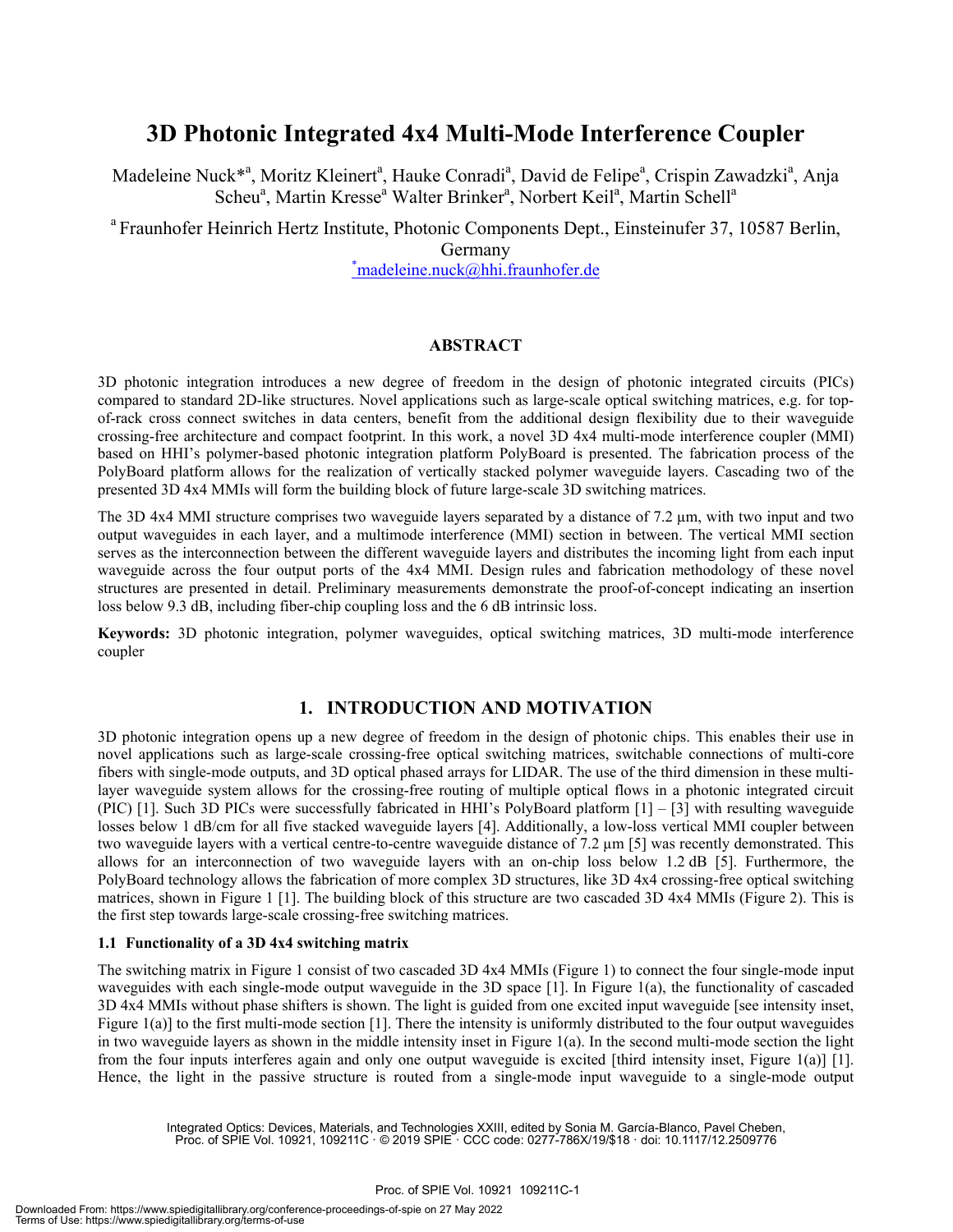waveguide. In order to achieve the ability to connect each input waveguide with every output, an active part is necessary. This can be realized by means of thermo-optical phase shifters [1, 2, 6] in the four waveguides connecting the MMI sections, as presented in Figure 1. Figure 1(a) corresponds to the passive structure with relative phase shifts of  $\phi_{ii}=0$ . By switching the induced phase shifts between 0 and  $\pi$ , the interconnection between the input and output waveguides can be altered [1] and the same excited input can be connect with every output waveguide by changing the phase [1]. The switching modes for one exemplary excited input waveguide are shown in Figure 1(a) to (d).



Figure 1: Concept of a 3D 4x4 crossing-free optical switching matrix in two waveguide layers based on two cascaded 3D 4x4 MMIs and thermo-optical phase shifters [1]. The four configurations (a) – (d) corresponds to the phase shifter settings: (a)  $\phi_{11} = \phi_{12} = \phi_{21}$  $\phi_{22} = 0$ ; (b)  $\phi_{11} = \phi_{21} = \pi$ ,  $\phi_{12} = \phi_{22} = 0$ ; (c)  $\phi_{11} = \phi_{12} = 0$ ,  $\phi_{21} = \pi$  and (d)  $\phi_{11} = \phi_{22} = 0$ ,  $\phi_{12} = \phi_{21} = \pi$ 

The building block of a 3D 4x4 crossing-free optical switching matrix is the 3D 4x4 MMI structure and will be examined here in more detail. In this work, we present the design, fabrication and characterization of a polymer-based 3D 4x4 MMI in HHI's PolyBoard platform. The fabrication processes was optimized for the wafer-scale production of 3D structures [5]. This yielded in a functional 3D 4x4 MMI device.

#### **2. DESIGN AND SIMULATION**

The 3D 4x4 MMI design resembles two stacked planar 2x2 MMI panels with an interconnection between the layers. Figure 2 shows a 3D schematic of such a 3D 4x4 MMI. The structure consist of two input and two output single-mode waveguides per layer. The section between the waveguides is a 3D multi-mode interference region [1]. The refractive index of the polymer waveguide and cladding materials are 1.48 and 1.45, respectively. The waveguides have a cross section of 3.2  $\mu$ m x 3.2  $\mu$ m to ensure single-mode operation at a wavelength of 1550 nm. The design in Figure 2 shows five parameters: the height of the MMI section  $H_{MM}$ ; the length of the 3D MMI  $L_{MM}$ ; the width / depth of the 3D MMI  $W_{MMI}$ ; the waveguide width  $w_{WG}$ , and the horizontal center-to-center waveguide distance on one layer *out*<sub>D</sub>. The height of the 3D MMI is fixed at *HMMI=*10.4 µm (vertical center-to-center distance 7.2 µm). In addition, the waveguide height is kept constant at 3.2 µm. The 3D 4x4 MMI comprises of three adjacent polymer layers (Figure 3) with heights of 3.2 µm, 4.0 µm, and 3.2 µm.

Proc. of SPIE Vol. 10921 109211C-2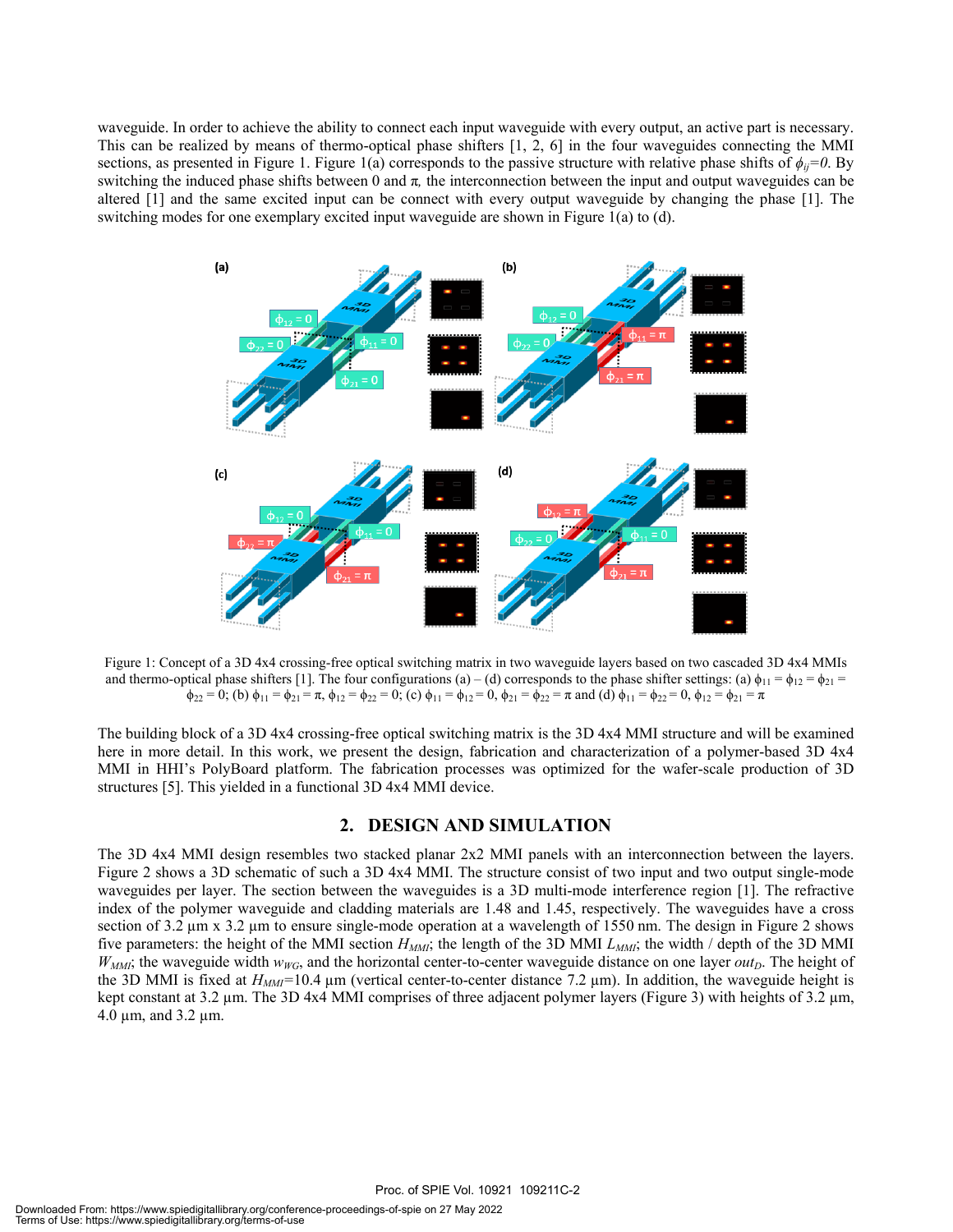

**Cross Section** 3.2 µm 4.0 um 2 um

Figure 2: 3D sketch of a 3D 4x4 MMI with simulation results for the light intensity.

Figure 3: Schematic of the cross section of the 3D 4x4 MMI section with three waveguide layers.

#### **2.1 Symmetries and nomenclature**

The presented design has two planes of symmetry in the direction of light propagation, which are shown in Figure 4(a): a horizontal and a vertical plane through the middle of the structure. The horizontal plane connections of the input and output waveguides can be grouped into two categories: 'through' [Figure 4(b)] and 'cross' [Figure 4(c)]. By exploiting the vertical plane of symmetry, only one input waveguide per horizontal plane needs to be considered. From the symmetry follows that for the numerical optimization not all 16 interconnections must be studied, but only four. We call the interconnections 'through', if they keep their vertical position, and 'cross' otherwise. We add 'port 1' for an output waveguide of a horizontal layer, if they keep their horizontal position respective to the input waveguide, and 'port 2' otherwise. In addition, the input waveguides are numbered with  $I_i$  with  $j = 1, 2, 3, 4$  [Figure 4(a)].



Figure 4: Sketch of the symmetry planes on a 3D 4x4 MMI. (a) Overview of a 3D 4x4 MMI with the horizontal and vertical symmetry plane. Grouped connection modes in (b) 'through' and (c) 'cross' shown in the longitudinal section of a 3D 4x4 MMI.

Taking into account the symmetry of the 3D 4x4 MMI, the four unknown parameters  $(L_{MMI}, W_{MMI}, w_{WG},$  and  $out_D)$  were determined in a numerical optimization step.

#### **2.2 Numerical optimization of the design**

The complete structure is implemented in FIMMWAVE. The four unknown parameters are optimized numerically at a wavelength of 1550 nm. The target is a design with low excess MMI losses (inclusive 6 dB intrinsic loss) and a minimal imbalance between the output waveguides. This yields a 3D structure with an equal distribution of the incoming light intensity across all outputs. The self-imaging theory of MMIs [7], [8] suggests that the length and width of the multimode area are correlated with each other.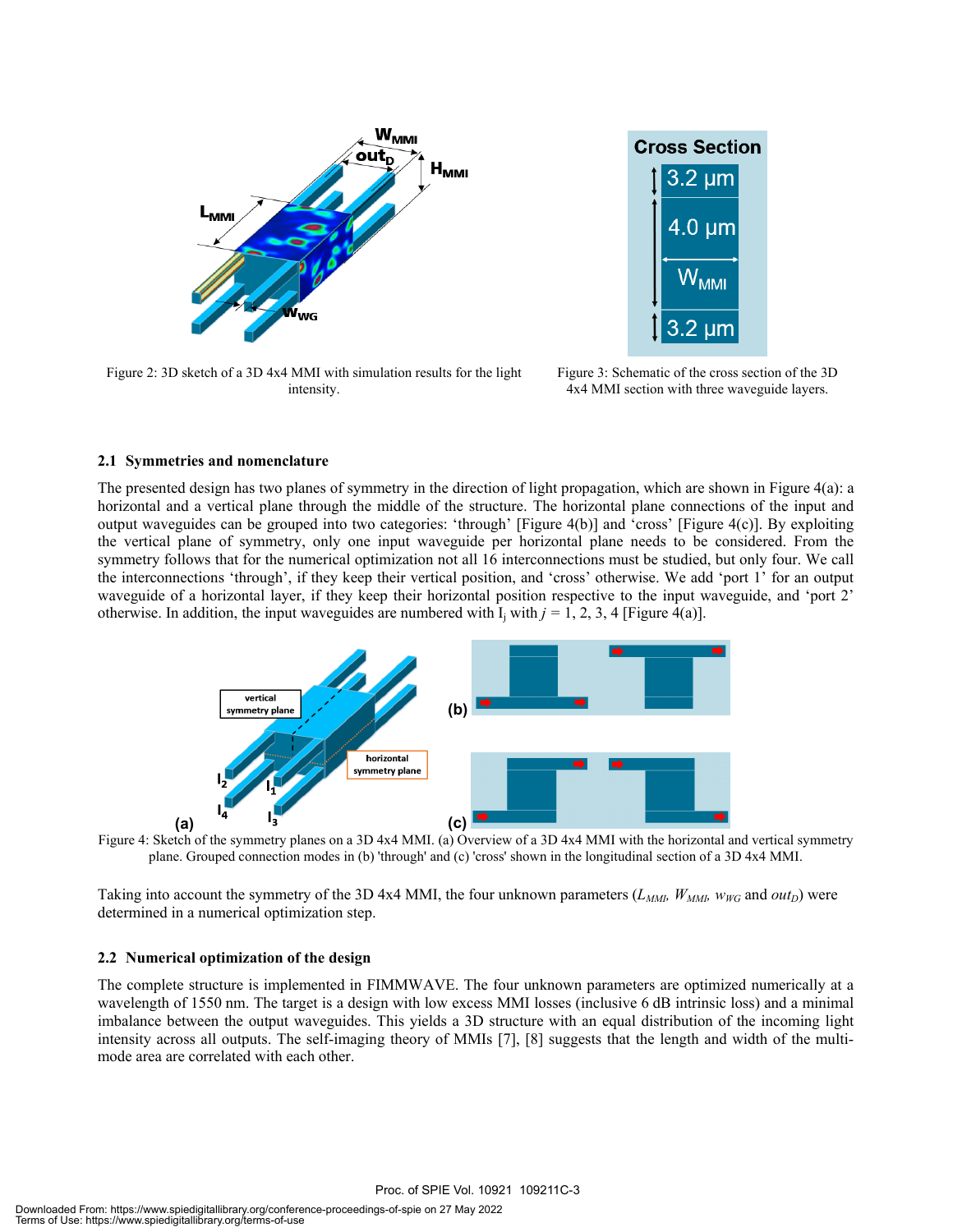This necessity specifies the following numerical optimization strategy. The 3D MMI width  $W_{MMI}$  is varied for different fixed lengths  $L_{MM}$  at a waveguide width  $w_{WG}$  of 3.2 µm. The horizontal waveguide distance relates directly to the MMI width and changes simultaneously. For a length of 450  $\mu$ m, the width is scanned in a range of 12  $\mu$ m and 15  $\mu$ m. Figure 5 shows a minimum MMI loss and a minimum imbalance between the outputs at a 3D MMI width of 13.5 µm. Furthermore, Figure 5 indicates that the imbalance does not drop to 0 dB at any width, but a residual imbalance of 2.4 µm remains.



Figure 5: Simulated loss at 1550 nm as a function of the 3D 4x4 MMI width for a fixed 3D MMI length of 450 µm, a waveguide width of 3.2  $\mu$ m. The horizontal waveguide distance changed with the 3D MMI width.

Similar to the previous procedure above the parameters  $w_{WG}$  and  $out_D$  were determined. The results of the respective parameter scan of the horizontal waveguide distance at a 3D MMI length of 450 µm and width of 13.5 µm are shown in Figure 6. For a waveguide width of  $w_{WG} = 3.5 \,\mu\text{m}$ , a horizontal waveguide distance of *out*<sub>D</sub> = 9.6  $\mu\text{m}$  (Figure 6) with low excess MMI losses of average 6.9 dB for the different connection modes and a minimum imbalance of 2.6 dB was found.



Figure 6: Simulated loss at 1550 nm as a function of the horizontal waveguide distance of a 3D 4x4 MMI for a fixed 3D MMI length of 450 µm, 3D MMI width of 13.5 µm and a waveguide width of 3.5 µm.

Again, the imbalance is not 0 dB in the optimum case (Figure 5 - Figure 6). A possible reason for this behavior is the fixed 3D MMI height of 10.4 µm. In a second iteration of the simulation, the length is varied for the previously optimized MMI width, waveguide width and horizontal waveguide distance. In Figure 7 the MMI loss as a function of the 3D MMI length is shown. It exhibits a minimum average loss at a length of 447 µm. In Figure 8 the imbalance is presented for the same length range from 400 µm up to 500 µm. The point of minimal imbalance (0.3 dB) at a length of 476 µm does not corresponds to the point of minimal excess loss for the 3D 4x4 MMI.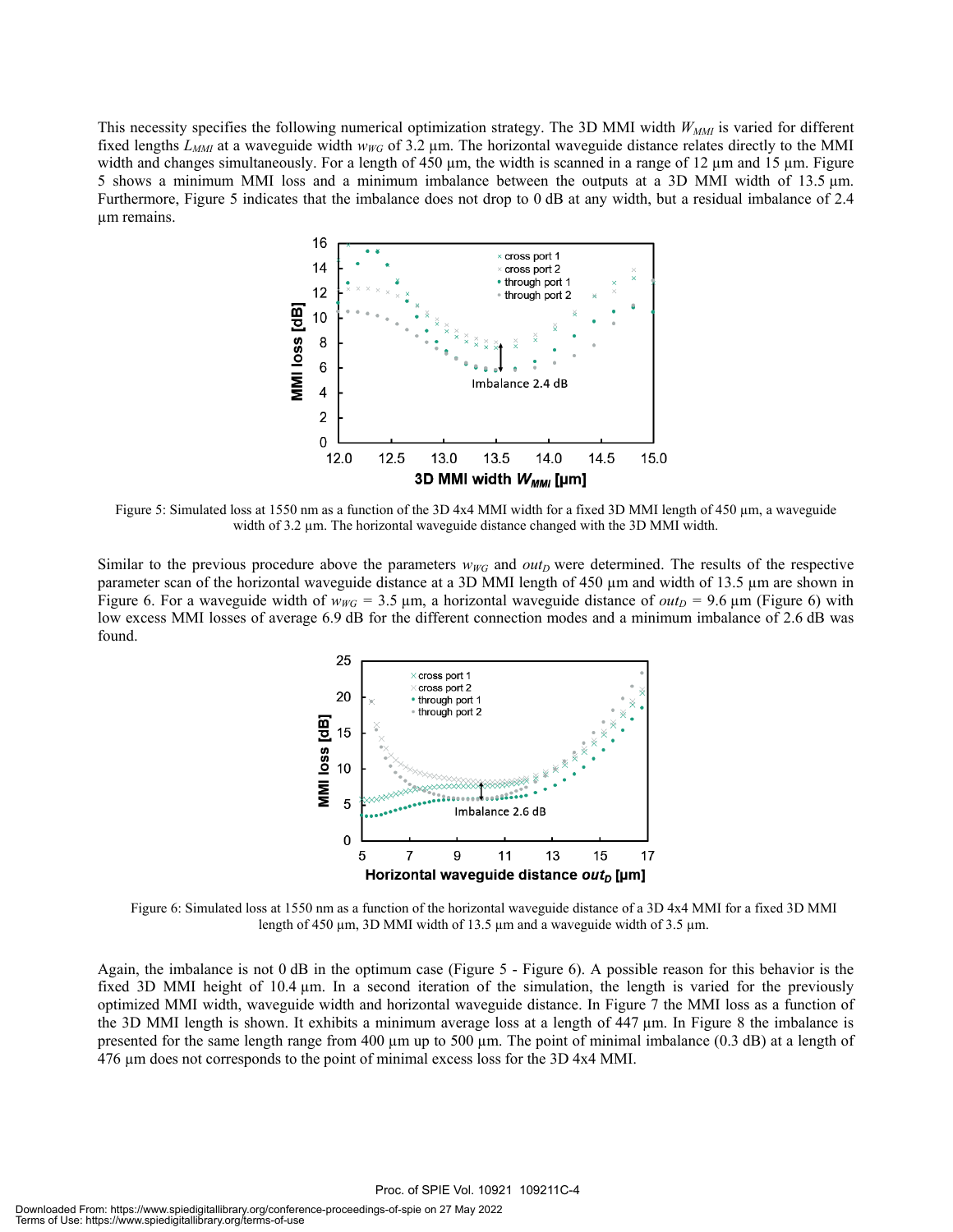



Figure 7: Simulated loss at 1550 nm as a function of the 3D MMI length for a fixed 3D MMI width of 13.5 µm, waveguide width of 3.5  $\mu$ m and horizontal waveguide distance of 9.6  $\mu$ m.

Figure 8: Simulated imbalance at 1550 nm as a function of the 3D MMI length for a fixed 3D MMI width of 13.5  $\mu$ m, waveguide width of 3.5  $\mu$ m and horizontal waveguide distance of 9.6  $\mu$ m.

#### **3. TECHNOLOGY AND FABRICATION PROCESS**

The following section introduces the fabrication process of 3D MMIs in the PolyBoard platform and compares the standard fabrication process [9] with an optimized process. The waveguide and cladding layers consist of polymer material of the ZPU-12 series from ChemOptics Inc. [10]. The standard fabrication process is shown in Figure 9(a). The 3D structure consist of three waveguide layers (Figure 3), which are in direct contact [9]. The first two steps in Figure 9(a) are identical to the fabrication of a standard planar waveguide structure. The liquid polymer resin (waveguide / cladding) is spin-coated on a wafer and subsequently cured by UV exposure and baking. The waveguide layer is structured by UV lithography and deposition of a titanium hard mask (Ti-mask) for the subsequent structuring with oxygen plasma reactive ion etching (RIE). After that, a second cladding layer is spin-coated on top [Figure 9(a)].

For the 3D structure, the waveguide layers have to be in a direct contact with the adjacent waveguide layers. This was identified to be the most critical point during the fabrication process. The cladding material on top of the top side of the ground waveguide is thinned using RIE. In this thinning step (Figure 9) the ground waveguide is also partially etched. This sequence is repeated for the middle and top waveguide layers. The final layer sequence of the 3D MMI is shown in Figure 3.



Figure 9: Schematic sketches of the fabrication process sequence of a 3D MMI for the standard process (a) [9] and the optimized process  $(b)$  [5].

The standard process was optimized in the critical thinning step by adapting the step sequence. In the optimized process in Figure 9(b), the Ti-mask is left in place on top of the waveguide until the end of the thinning step [5]. This approach has two advantages: On one hand, the Ti-mask protects the ground waveguide structure against the etching by RIE. On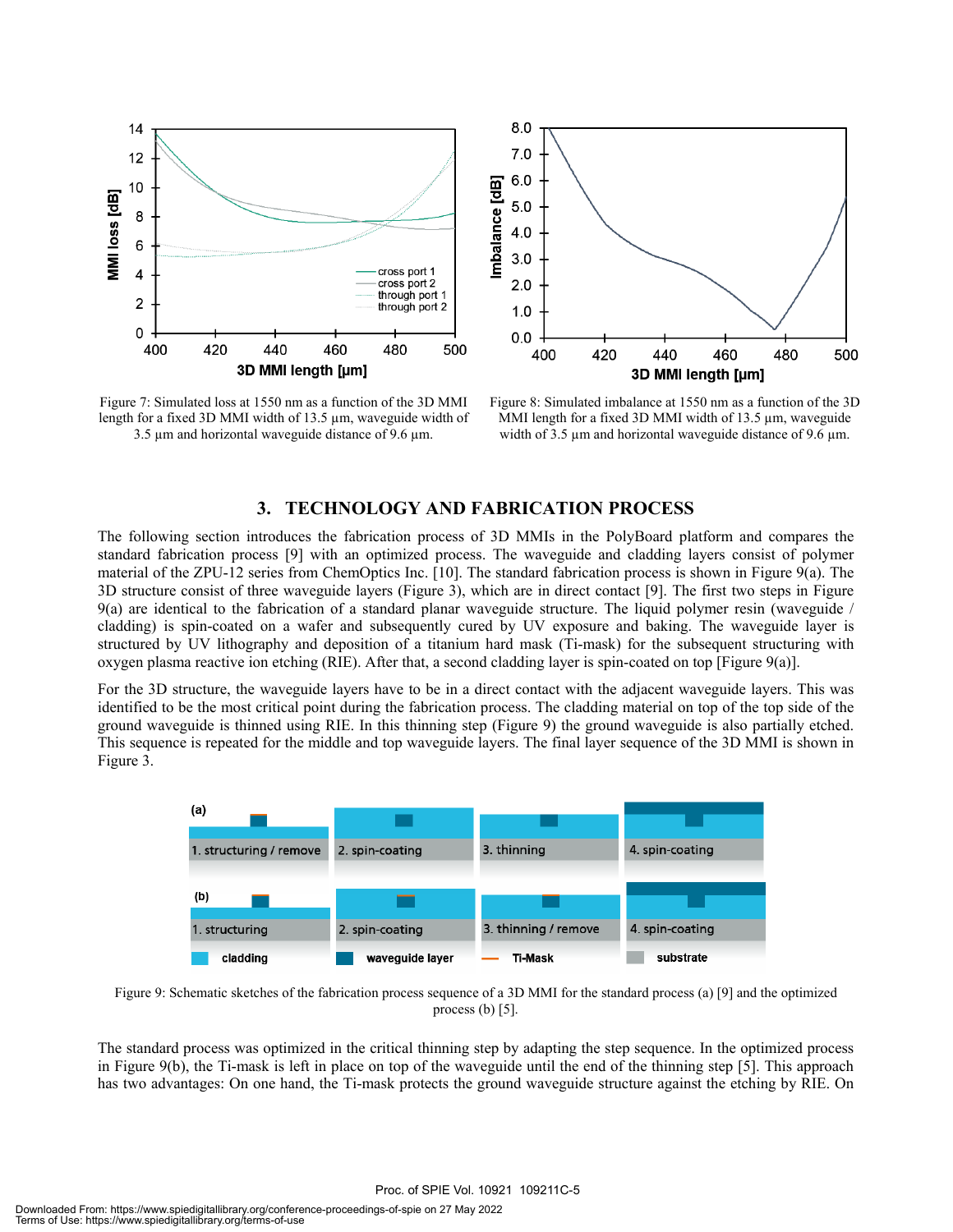the other hand, this approach allows for a more precise control of the layer thickness and the etching process of the cladding layer on top of the ground waveguide. After reaching the top edge of the ground waveguide, the Ti-mask is removed. The three steps up to the thinning/remove step in Figure 9(b) are repeated for the middle and top layer waveguide. In the end, the layer sequence is similar to the standard process (Figure 3).

This optimized process was used for the fabrication of 3D 4x4 MMIs on 4-inch-wafer scale.

#### **4. CHARACTERIZATION**

Optical transmission measurement were conducted on the fabricated 3D 4x4 MMI. The wavelength-dependent on-chip loss through and cross a 3D 4x4 MMI for one input waveguide  $(I_1)$ , is shown in Figure 10. The measurement demonstrate that the light intensity from the input  $I_1$  is indeed distributed across all four output waveguides. Additionally to the measured curve, the simulation results for a fixed parameter combination  $(L_{MMI}=470 \,\mu m, W_{MMI}=13.5 \,\mu m,$  $w_{WG}$ =3.5  $\mu$ m, *out*<sub>D</sub>=9.0  $\mu$ m) are shown in Figure 10. The comparison shows that the curves (measurement and simulation) for the connection mode cross port 2 are close together. The measured curve cross port 2 has a minimum onchip loss at 1553 nm. Furthermore, the measured spectrum of cross port 1 are close to the simulation curve at 1540 nm (Figure 10). Noticeable are the higher difference between measurement and simulation for the connection mode through port  $1 / 2$ . This leads to an imbalance of more than 2 dB at 1550 nm. The reason for these deviations could be an unintended change of the geometrical device parameters  $(L_{MMI}, W_{MMI}, W_{WG}, out_D)$  during the optimized fabrication process.



Figure 10: Optical transmission measurements on a 3D 4x4 MMI for one input I1 with all connection modes for a 3D MMI length of 470  $\mu$ m, width of 13.5  $\mu$ m, waveguide width of 3.5  $\mu$ m and a horizontal waveguide distance of 9.0  $\mu$ m (includes 1.2 dB: material absorption, fiber-chip-fiber coupling loss; loss determined with straight reference waveguides). Additionally, for each connection the simulation results for the given parameters are shown.

Figure 11 shows the on-chip losses for all interconnections of the same structure at a fixed wavelength of 1550 nm. It can be seen that all 16 connections are working. For three of the four input waveguides, the connection mode through port 2 has the highest insertion losses. This does not correspond to the behavior expected from the simulation values in Figure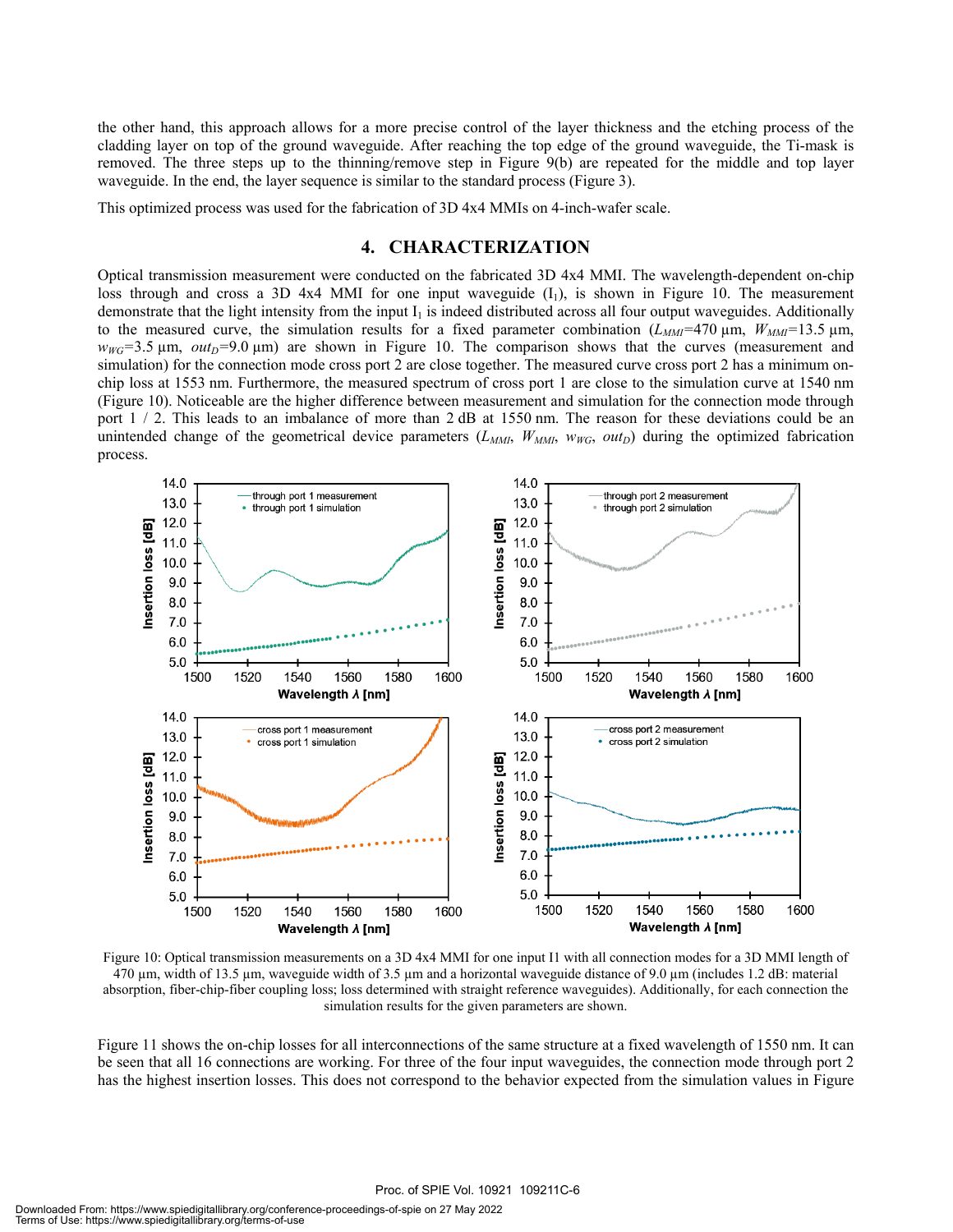11. The observed behavior suggests that the high insertion losses in connection mode through port 2 are not specific to the horizontal waveguide layer and hence not caused by increased losses in a single waveguide layer. Therefore, it can be reasoned that the high losses and imbalance (> 5 dB) between the output waveguides is caused by the deviation of a higher-level structure parameter, such as the 3D MMI width or the effective refractive indices, form the assumptions of the simulations.



Figure 11: Measured and simulated insertion losses for each interconnection of a 3D 4x4 MMI (length of 470 µm, width of 13.5 µm, waveguide width of 3.5 µm, horizontal waveguide distance of 9.0 µm and includes 1.2 dB: material absorption, fiber-chip-fiber coupling loss; loss determined with straight reference waveguides) at a wavelength of 1550 nm.

As mentioned, the crucial parameter for the high losses and high values of the imbalance could be the width of the 3D MMI. For a more detailed inversitgation, 3D 4x4 MMIs with varying MMI length  $L_{MMI}$  in a range of 400 µm up to 500 µm were examined. Figure 12 shows the measurement results of the imbalance for each device as a function of the 3D MMI length for a fixed width of 13.5 µm at a wavelength of 1550 nm. The measured imbalance has a minimum of 5.6 dB at 465 nm. Furthermore, Figure 12 shows the simulation values for the length variation 3D MMIs with two different widths  $W_{MMI}$ =13.5 µm (red line) and  $W_{MMI}$ =11 µm (green line). The measurement deviates by 5 dB from the simulation curve of the nominal width of 13.5 µm. On the other hand, the green simulation curve for a smaller 3D MMI width of 11  $\mu$ m is close to the measured curve with a difference of the imbalance of 0.6 dB. Hence, it can be assumed that the effective width of the fabricated structures is smaller than expected by  $2.5 \mu m$ . According to the self-imaging theory [7, 8] of MMIs, this leads to a shift of the optimum MMI length towards smaller values. This results in a higher imbalance between the output waveguides for the considered length range between 400 µm and 500 µm. Smaller effective widths of the 3D 4x4 MMIs can be resulted from two points in the fabrication process. On the one hand, during the structuring step (Figure 9) with RIE, the vertical sidewalls are also slightly etched and the width of the respective waveguide section is reduced. As a reduction is to be expected for each waveguide layer, resulting in a narrower effective width. Additionally, there can be a longitudinal shift between the three waveguide layers. This leads to a smaller overlapping area of the MMI section and reduces the effective width of the device. On the other hand, the effective refractive indices in the structure can be deviation than expected in the simulation. One reason for this may be the interfaces in the multiple waveguide layer system.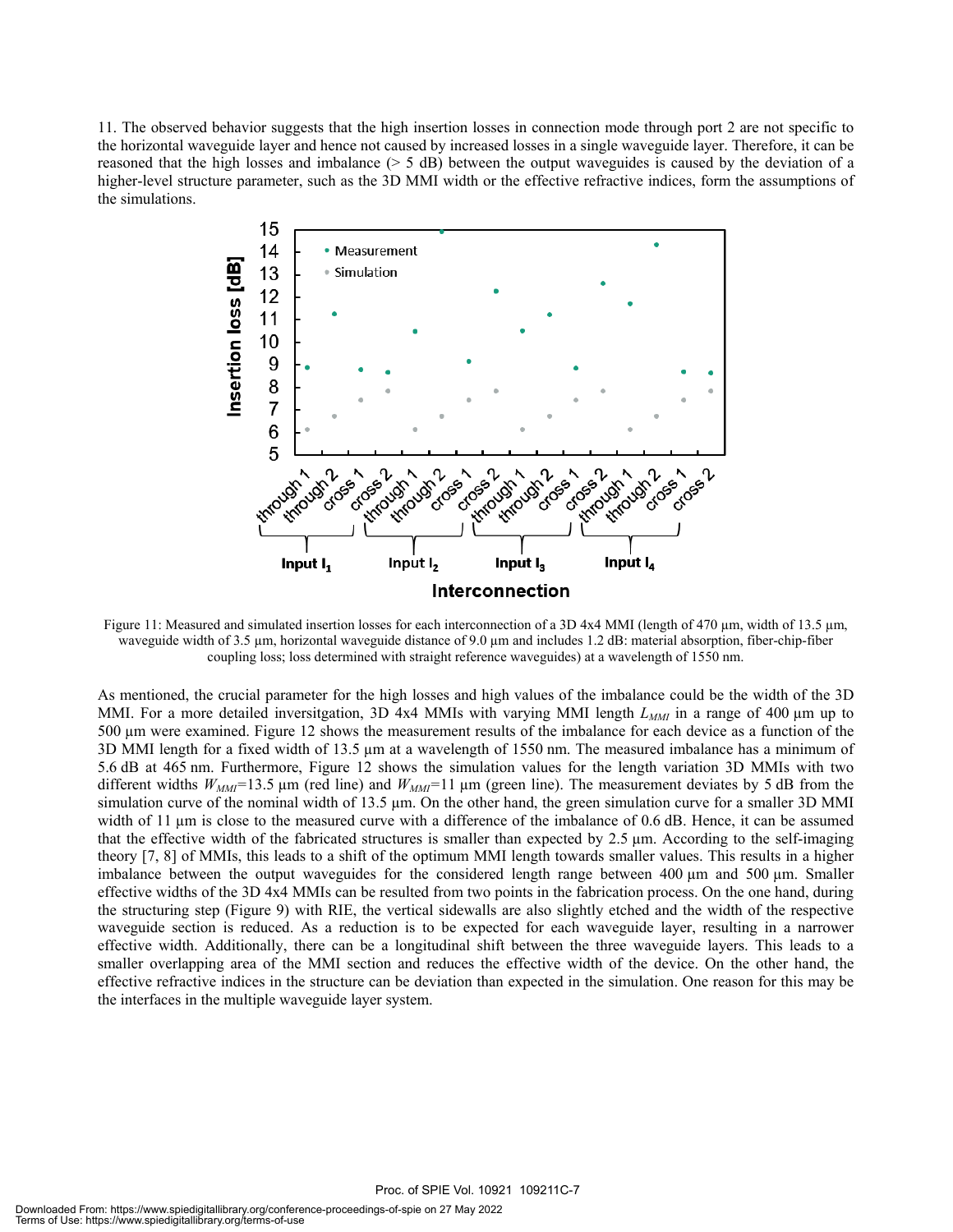

Figure 12: Imbalance as a function of the 3D MMI length for measurement (crosses) and simulation (red and green line) for a waveguide width of 3.5 µm and horizontal waveguide distance of 9.0 µm. The measurement results are obtained from structures with a nominal 3D MMI width of 13.5 µm.

While there is still a lot of room for improvement in insertion loss and imbalance, a proof-of-concept with working connections between all input and output waveguides of a 3D 4x4 MMI is realized, and the wafer-scale fabrication of a 3D MMI structure has been successfully implemented.

#### **5. CONCLUSION**

A 3D 4x4 MMI was designed and successfully fabricated with an optimized fabrication process in the PolyBoard hybrid photonic integration platform. Optical transmission measurements show that the connection of every input with every output waveguide is possible. In a new iteration of the fabrication process, the design can be adjusted in terms of the 3D MMI width to obtain the optimized width of  $13.5 \mu m$  in the fabricated devices. This work paves the way towards the development of novel applications for 3D photonic integrated circuits. In a next step, a device with two cascaded 3D 4x4 MMIs will be fabricated, resulting in a 3D 4x4 switching element. This building block enables new applications like 3D optical phased arrays for LIDAR and switchable interconnections for multi-core fibers to classical planar PICs.

#### **ACKNOWLEDGEMENTS**

This work was partially funded by the European Commission through the project ICT-3PEAT [contract number 780502] and partially funded by European Regional Development Fund (ERDF) and Berlin thought the project "Leistungszentrum Digitale Vernetzung".

#### **REFERENCES**

- [1] D. de Felipe et al., "Recent Developments in Polymer-Based Photonic Components for Disruptive Capacity Upgrade in Data Centers," J. of Lightwave Technology, Vol. 35, no. 4, p. 683 (2017).
- [2] M. Kleinert et al., "Photonic integrated devices and functions on hybrid polymer platform," Photonics West, 10098-45 (2017).
- [3] D. de Felipe et al., "Recent Developments in the Polymer Photonic Integration Technology," IPR 2016, Vancouver (2016).
- [4] Z. Zhang et al., "Multicore polymer waveguides and multistep 45° mirrors for 3D photonic integration," IEEE Photon. Technol. Letter, Vol. 26, no. 19, p. 1986 (2014).
- [5] M. Nuck et al., "Low-loss Vertical MMI Coupler for 3D Photonic Integration," ECOC, Tu3.C4 (2018).
- [6] A. Maese-Novo et al., "Thermally optimized variable optical attenuators on a polymer platform," Applied Optics, Vol. 54, no. 3, p. 569 (2015).